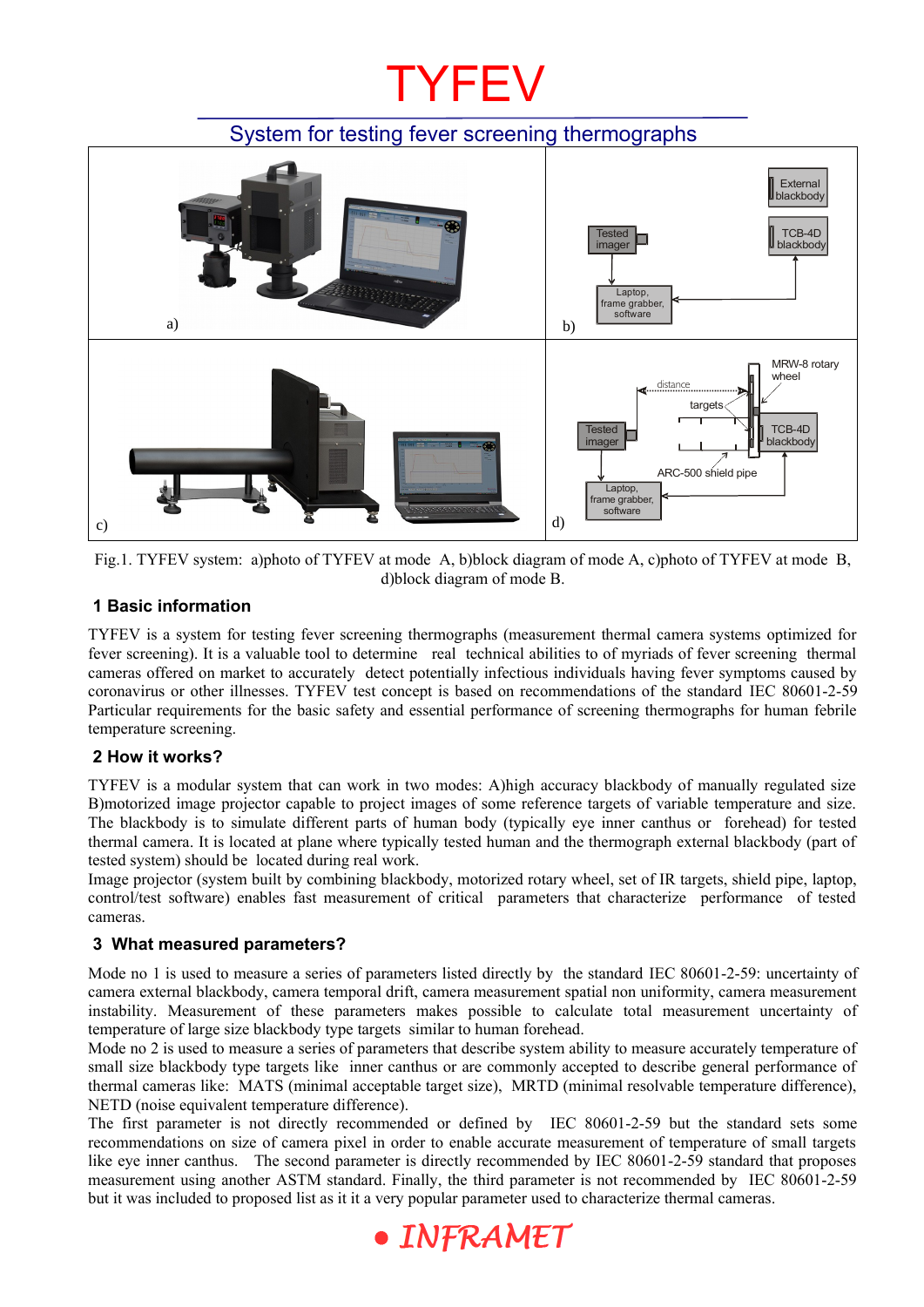## System for testing fever screening thermographs

**TYFEV** 

#### **4 How is built?**

TYFEV is a modular system built from a series of blocks:

- 1. TCB-4D blackbody
- 2. Blackbody adapter
- 3. Set of large square targets for TCB-4D blackbody
- 4. MRW-8 motorized rotary wheel
- 5. set of six square targets (measurement of minimal acceptable target size) for MRW-8 wheel
- 6. set of six four bar targets (measurement of MRTD) for MRW-8 wheel
- 7. frame grabber (type depends on tested camera)
- 8. laptop
- 9. tripod
- 10. MB1 mechanical base
- 11. MB2 mechanical base
- 12. TCB Control program
- 13. TAM program.

heart of TYFEX is TCB-4D blackbody. It is ultra high accuracy area blackbody (https://www.inframet.com/Data\_sheets/TCB.pdf) that can very accurately simulate human body of the same emissivity.

#### **5 Medical basics**

Ability for fast, non contact and precision detection of humans having high temperature of body core is critical detecting febrile humans and prevention of fever-producing infectious diseases like coronovirus.

On the basis of experience with SARS epidemic it is typical that a person having body core temperature 38ºC or above is considered as febrile and should be treated as potentially infected. It should be noted that this level of alarm is only 1ºC higher over temperature of average perfectly healthy person. Healthy persons of increased metabolism or more agitated having temperature as high as 37.5ºC can occur too. Therefore, precision detection of febrile humans is a challenge.

 Classical contact methods of measuring body core temperature (measurement of rectal temperature and oesophageal temperature) cannot be used due to too slow test speed and risk of infection caused by direct contact with the thermometer. Therefore non-contact methods are needed to determine temperature of human body core on basis of measured temperature of some external body parts. Medical experiments have shown that temperature of the inner canthus is best correlated with temperature of body core and such measurement is recommended by both standards and scientific papers devoted to fever screening. However, non contact measurement of temperature of the inner canthus is difficult due to small size of this part of human body. Therefore measurement of temperature of human forehead is often used but this temperature is not well correlated with temperature of body core and additionally varies strongly on environment conditions.

### **6 Market situation**

Market for fever screening devices is dominated by low cost non contact infrared thermometers used for measurement of forehead temperature. Low price is a big advantage of these devices but their practical efficiency is low. Alarm temperature threshold must be set high in order to avoid high number of false alarms caused by high temperature measurement error  $(\pm 1^{\circ}C)$  for typical units) and variability of forehead temperature depending on environment conditions. In addition test procedure is slow and generates infection risk for test team due to short distance to tested persons.

Measurement thermal cameras offer much higher potential due to ability to generate detail image of human face from safe distance of several meters at a fraction of a second. These cameras used for fever screening can be divided into three groups: 1) general purpose measurement thermal cameras, 2) measurement thermal cameras for research applications, 3) fever screening thermographs. It should be noted that all these imaging systems are advertised as tools for fever screening.

Manufacturers of general purpose measurement thermal cameras typically declare in data sheets temperature measurement accuracy/stability at level  $\pm 2^{\circ}$ C. Practically it means that these cameras are almost useless for fever screening application due to too low accuracy/stability. In spite of very limited effectiveness of these cameras, some unscrupulous distributors are taking advantage of the high demand to sell such thermal cameras designed for industrial use as fever screening medical tools.

Research grade measurement thermal cameras of typical measurement accuracy/stability at level  $\pm 1$ <sup>o</sup>C offer higher potential as fever screening tools. However, accuracy/stability is still too poor to achieve high fever test